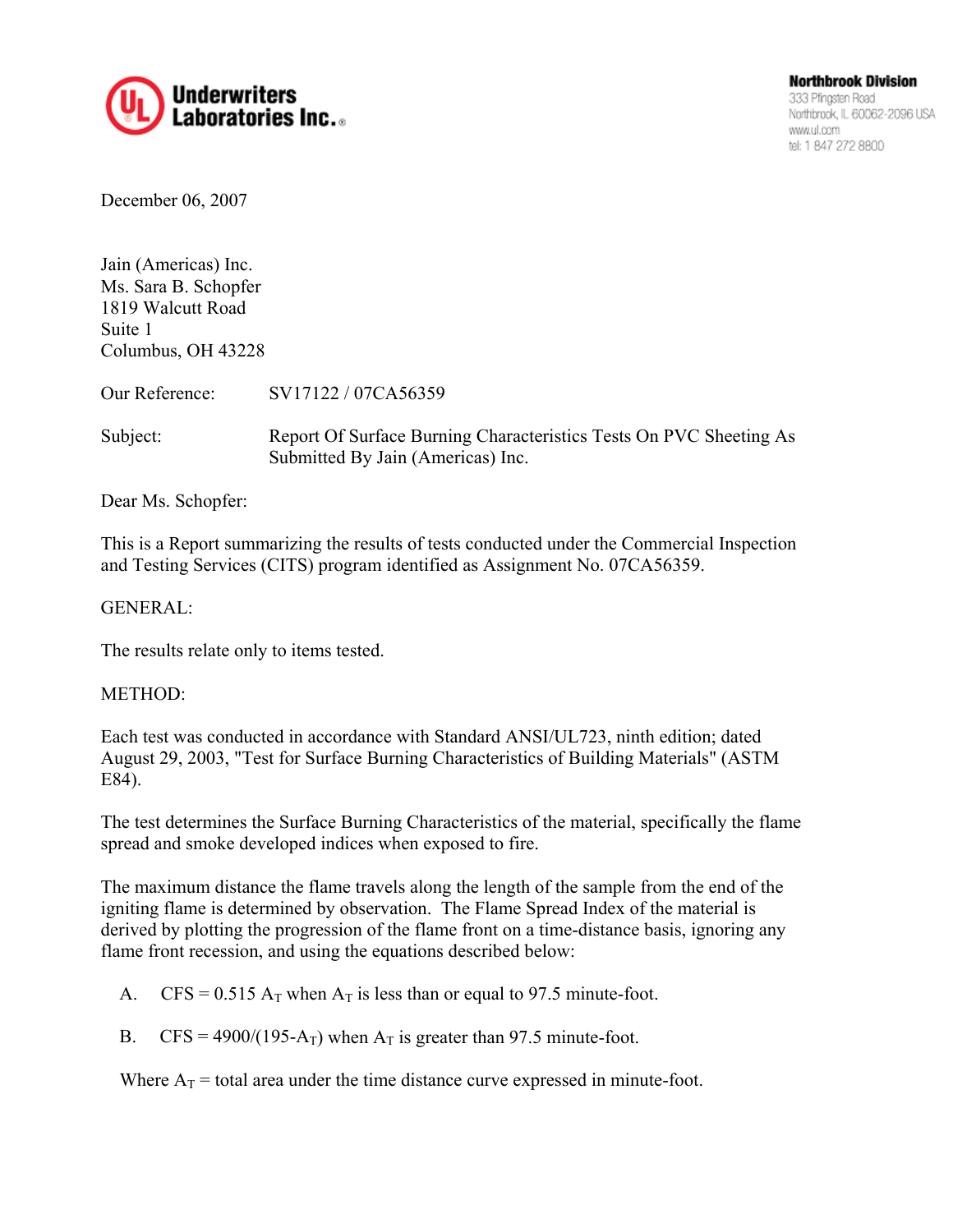December 06, 2007 Page 2 Jain (Americas) Inc. 07CA56359.Doc

The Smoke Developed Index (SDI) is determined by rounding the Calculated Smoke Developed (CSD) as described in UL 723. The CSD is determined by the output of photoelectric equipment operating across the furnace flue pipe. A curve is developed by plotting the values of light absorption (decrease in cell output) against time. The CSD is derived by expressing the net area under the curve for the material tested as a percentage of the area under the curve for untreated red oak.

The CSD is expressed as:

 $CSD = (A_m/A_{ro}) \times 100$ 

Where:

 CSD = Calculated Smoke Developed  $A_m$  = The area under the curve for the test material.  $A_{\text{ro}}$  = The area under the curve for untreated red oak.

### SAMPLES:

The samples utilized in this investigation were neither prepared nor selected by a Laboratories' representative such that no verification of composition can be provided.

The samples consisted of various thicknesses of PVC sheeting as described below:

| Test No.       | <b>System</b>                 |
|----------------|-------------------------------|
|                | PVC Sheeting material - 3mm.  |
| 2              | PVC Sheeting material - 6mm.  |
| 3              | PVC Sheeting material 10mm.   |
| 4              | PVC Sheeting material 12.7mm. |
| 5              | PVC Sheeting material 16mm.   |
| 6              | PVC Sheeting material 19mm.   |
| $\overline{7}$ | PVC Sheeting material 25mm.   |

**Sample Description** 

Each test sample consisted of three 8 by 2 ft wide boards butted end-to-end to form the required 24 ft. long surface.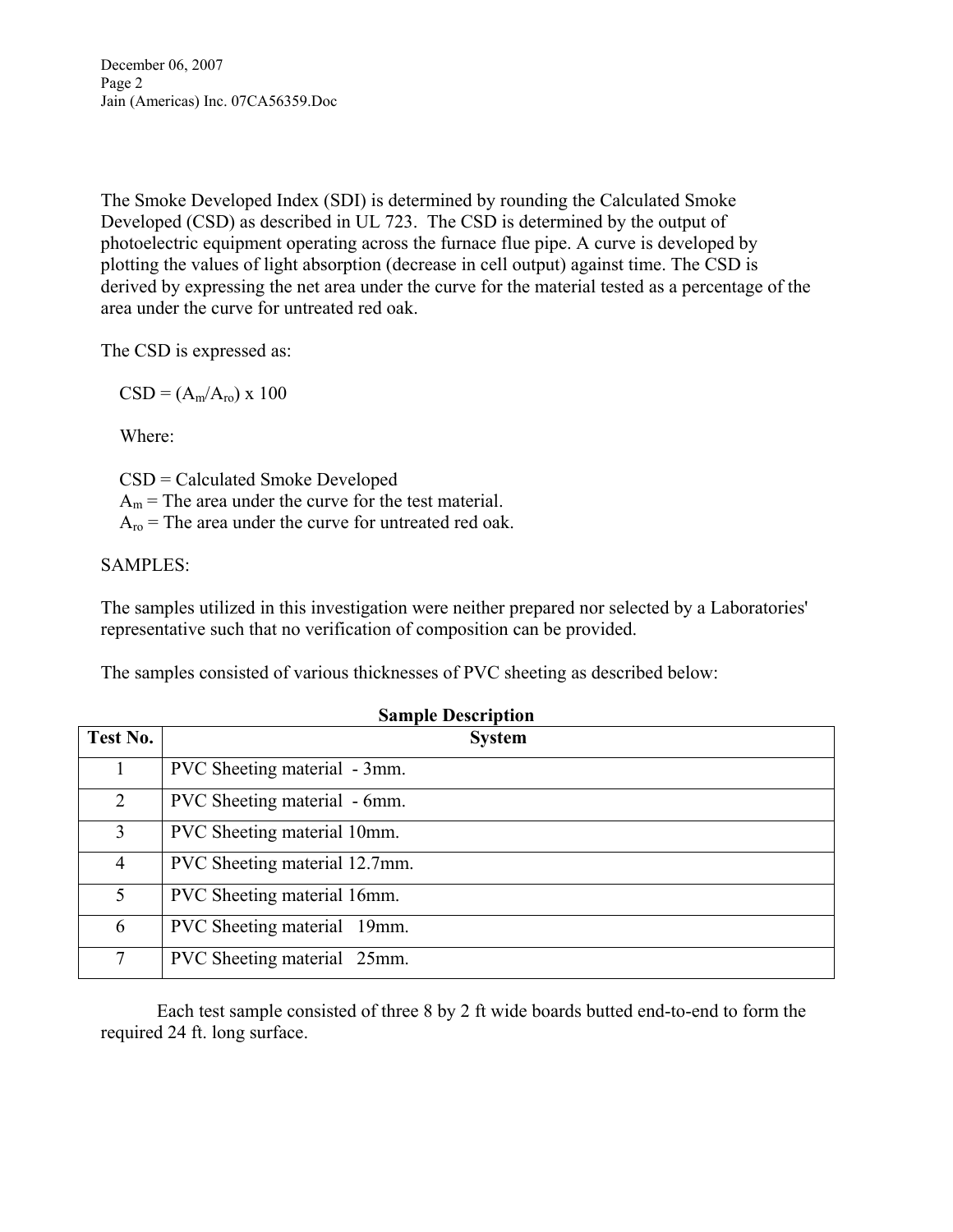Each test sample was supported by 2 in. hexagonal poultry netting supported by 1/4 in. diameter steel rods spaced 2 ft apart.

# RESULTS:

The results are tabulated below are considered applicable only to the specific samples tested.

Data sheets and graphical plots of flame travel versus time and smoke developed versus time are also enclosed.

| Test<br>No.    | <b>Test Code</b> | <b>Sample Description</b>                | <b>CFS</b><br><b>Calculated</b><br><b>Flame</b><br><b>Spread</b> | <b>FSI</b><br>Flame<br><b>Spread</b><br>Index | <b>CSD</b><br><b>Calculated</b><br><b>Smoke</b><br><b>Developed</b> | <b>SDI</b><br><b>Smoke</b><br><b>Developed</b><br>Index |
|----------------|------------------|------------------------------------------|------------------------------------------------------------------|-----------------------------------------------|---------------------------------------------------------------------|---------------------------------------------------------|
|                | 12030712         | PVC Sheeting material - 3mm.             | 15.67                                                            | 15                                            | 469.9                                                               | 450                                                     |
| $\overline{2}$ | 12030713         | PVC Sheeting material - 6mm.             | 15.03                                                            | 15                                            | 826.0                                                               | Over $500$                                              |
| $\mathbf{3}$   | 12030714         | PVC Sheeting material 10mm.              | 16.46                                                            | 15                                            | 971.0                                                               | Over 500                                                |
| $\overline{4}$ | 12030715         | PVC Sheeting material 12.7mm.            | 17.10                                                            | 15                                            | 996.2                                                               | Over 500                                                |
| 5              | 12030716         | PVC Sheeting material 16mm.              | 16.69                                                            | 15                                            | 990.0                                                               | Over 500                                                |
| 6              | 12030717         | <b>PVC</b> Sheeting material<br>$19$ mm. | 18.65                                                            | 20                                            | 986.9                                                               | Over 500                                                |
| 7              | 12030718         | PVC Sheeting material 25mm.              | 18.25                                                            | 20                                            | 986.2                                                               | Over 500                                                |

## Table 1: Test Summary

The Classification Marking of Underwriters Laboratories Inc. on the product is the only method provided by Underwriters Laboratories Inc. to identify products, which have been produced under its Classification and Follow-Up Service. No use of a Classification Marking has been authorized as a result of this investigation.

Since the anticipated work has been completed, we have instructed our Accounting Department to terminate the investigation and invoice you for the charges incurred to date.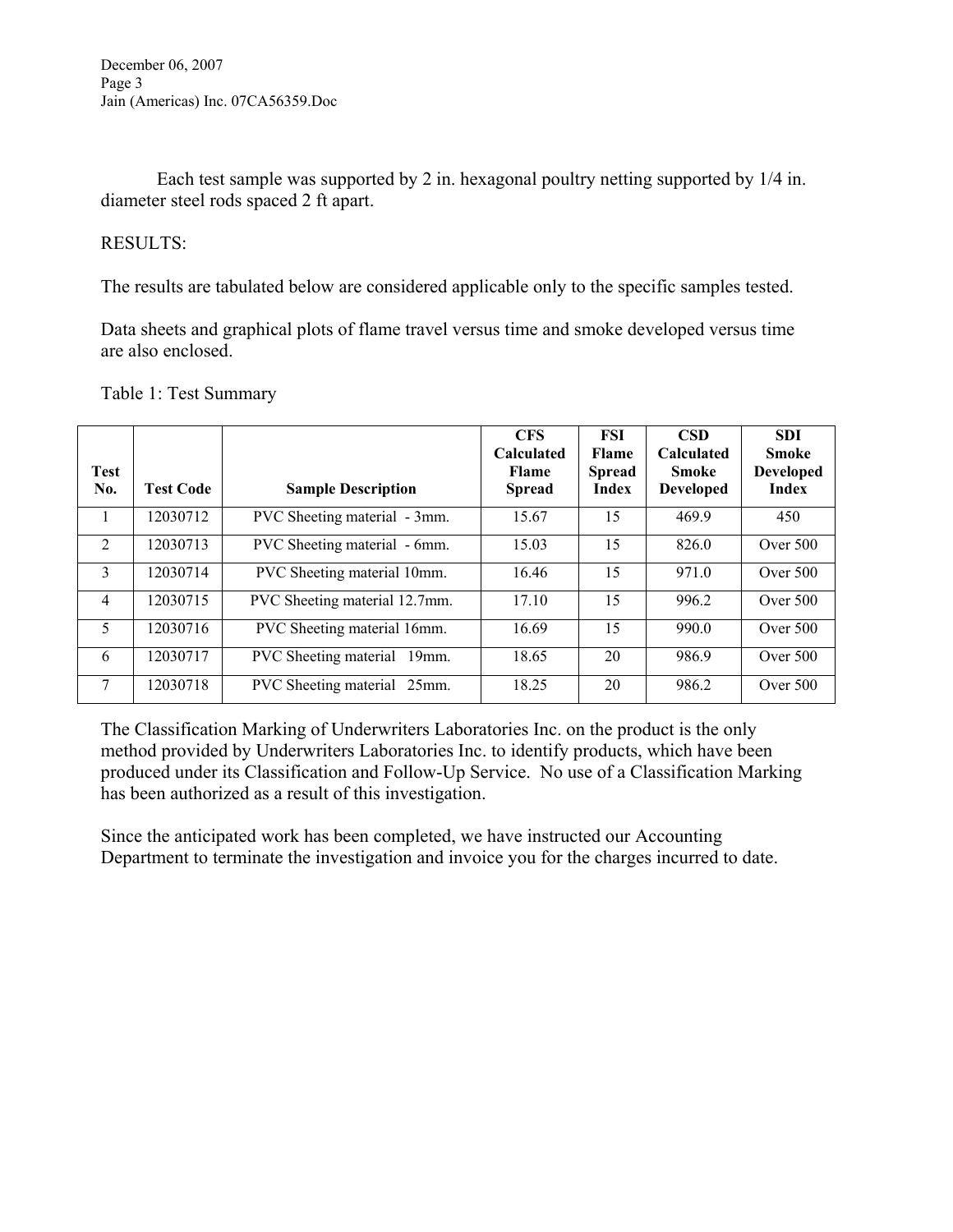December 06, 2007 Page 4 Jain (Americas) Inc. 07CA56359.Doc

Should you have any questions, please contact the undersigned.

Very truly yours, Reviewed by:

Robert & Kufe

Robert Kiefer (ext. 42014) James Smith (ext. 42666)<br>Senior Engineering Associate Staff Engineering Associate Senior Engineering Associate Fire Protection Division<br>Fire Protection Division

Gmu#*. hith*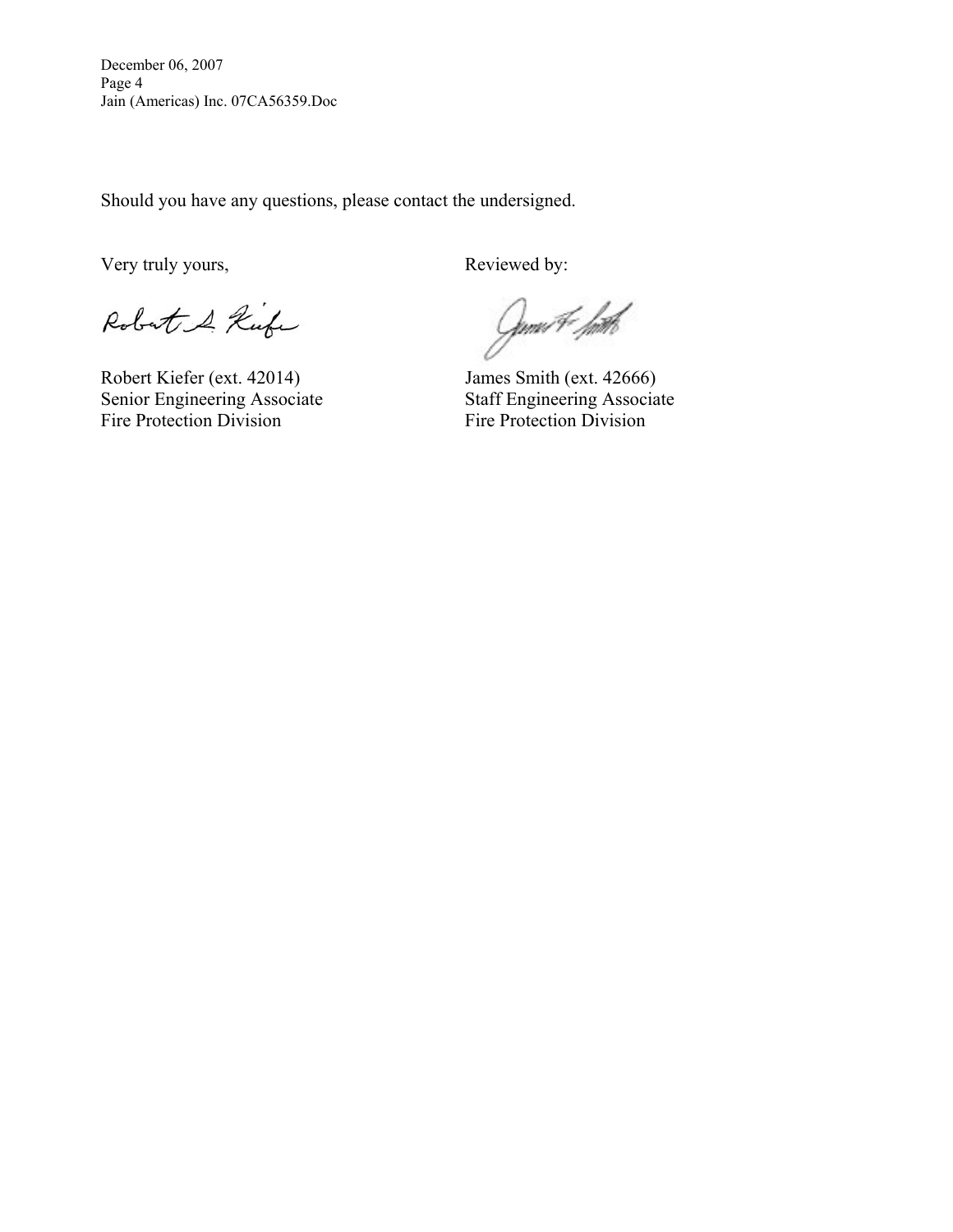|                    | Project: 07CA56359  |                  | File: SV17122 | Test Code: 12030712 |                |
|--------------------|---------------------|------------------|---------------|---------------------|----------------|
|                    | Tested by: KNIGHTON | Engineer: KIEFER |               |                     | Date: 12/03/07 |
| Employee #: $1291$ |                     | Emp. #: $98874$  |               |                     |                |

TEST METHOD: The test was conducted in accordance with UL 723, 9th Edition

|                          | Client Name: Jain (Americas) Inc. |                 |                       |  |
|--------------------------|-----------------------------------|-----------------|-----------------------|--|
| Test Duration 10 Minutes |                                   | Test No.: 1     | Hot Test: No          |  |
|                          | Mounting: Rods $&$ Wire           | Test Type: CITS | Burn-Out Required: No |  |
|                          |                                   |                 |                       |  |

**Test Sample:** PVC Sheeting material - 3mm.

|                                                                                 |                                       | <b>Flame Spread Data</b> |
|---------------------------------------------------------------------------------|---------------------------------------|--------------------------|
|                                                                                 | <b>Distance</b>                       | <b>Time</b>              |
|                                                                                 | (Feet)                                | (Sec)                    |
|                                                                                 | Ignition                              | 28                       |
|                                                                                 | 0.5                                   | 46                       |
|                                                                                 | 1                                     | 52                       |
|                                                                                 | 1.5                                   | 58                       |
|                                                                                 | $\overline{2}$                        | 76                       |
|                                                                                 | 2.5                                   | 88                       |
|                                                                                 | 3                                     | 290                      |
|                                                                                 | $\overline{4}$                        | 294                      |
| <b>Flame Spread Index (FSI):</b>                                                | <b>Calculated Flame Spread (CFS):</b> |                          |
| Time to Ignition (sec):                                                         |                                       | 28                       |
| <b>Maximum Flame Spread (ft):</b>                                               |                                       | 4.0                      |
| Area Under the Flame Spread Curve (ft.-min):                                    |                                       | 30.4                     |
| <b>SMOKE RESULTS</b>                                                            |                                       |                          |
| <b>Calculated Smoke Developed (CSD):</b><br><b>Smoke Developed Index (SDI):</b> |                                       | 469.9<br>450             |
| Area Under the Smoke Curve (sq. in.):<br>Area Under Red Oak Curve (sq. in.):    |                                       | 418.29<br>89.01          |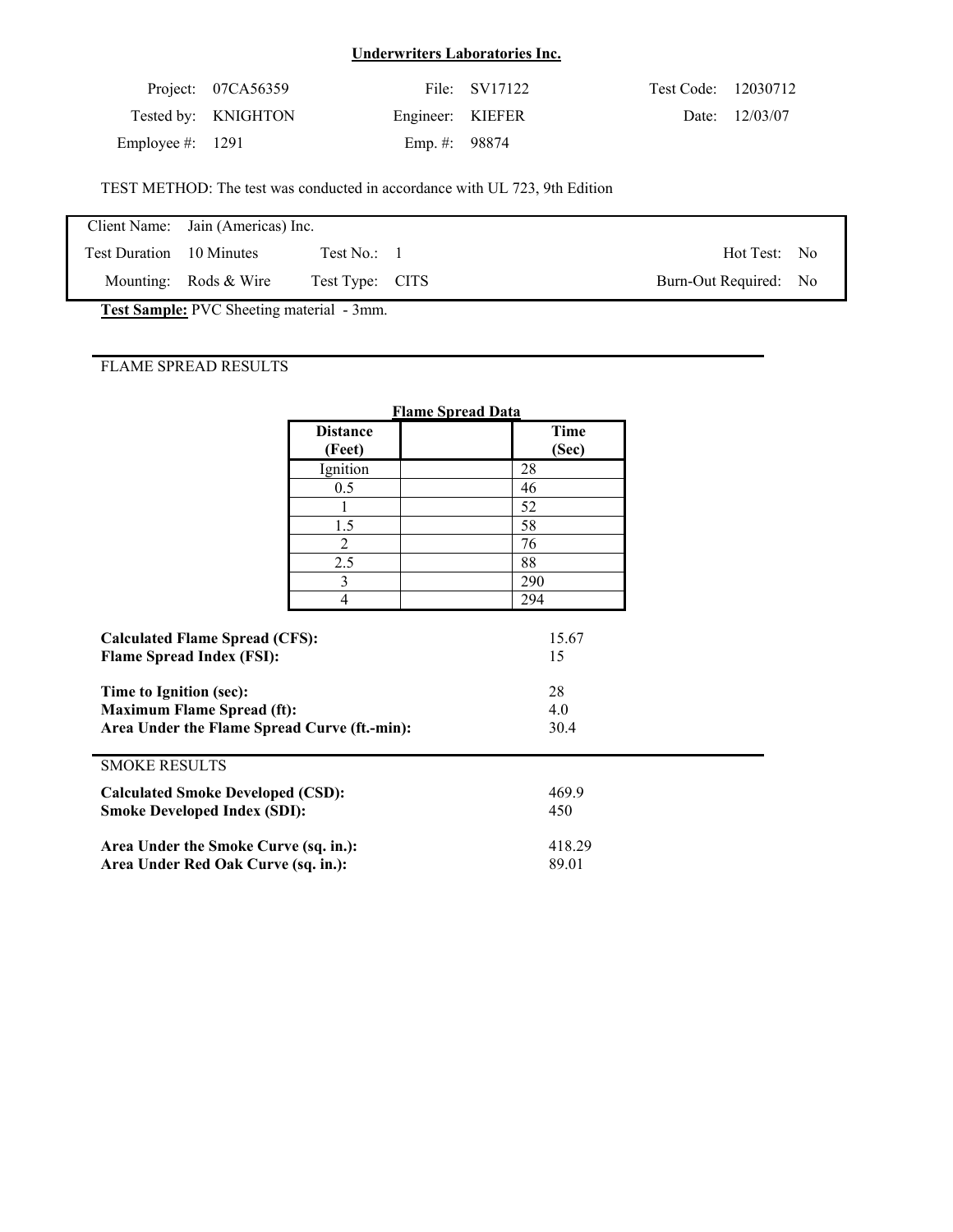**Jain (Americas) Inc. PVC Sheeting material - 3mm.** 



07CA56359 / SV17122 12030712

Test No. 1 Flame Spread Index: 15

Smoke Developed Index: 450

Max. Flame Spread: 4.0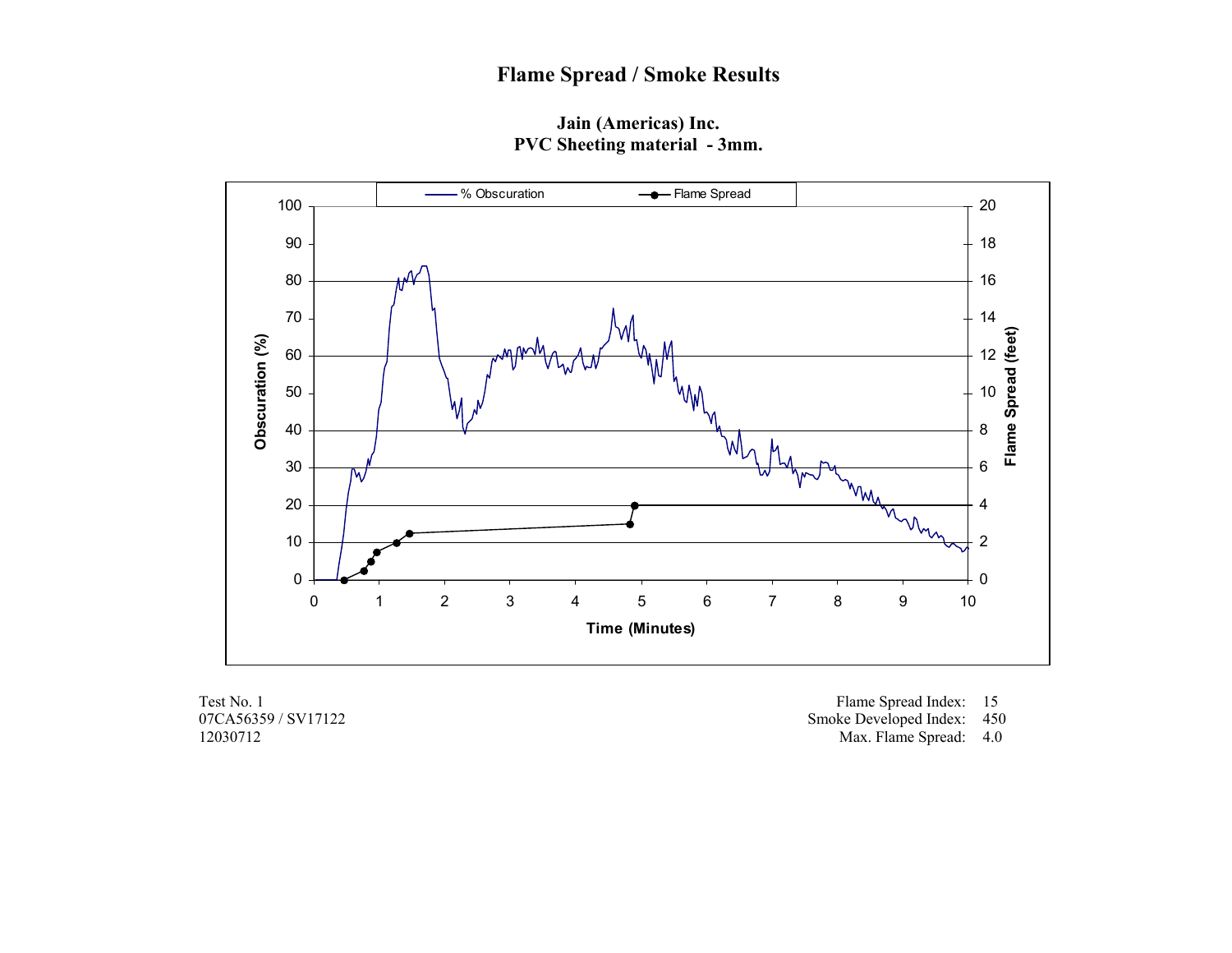|                    | Project: 07CA56359  |                  | File: SV17122 | Test Code: 12030713 |                |
|--------------------|---------------------|------------------|---------------|---------------------|----------------|
|                    | Tested by: KNIGHTON | Engineer: KIEFER |               |                     | Date: 12/03/07 |
| Employee #: $1291$ |                     | Emp. #: $98874$  |               |                     |                |

TEST METHOD: The test was conducted in accordance with UL 723, 9th Edition

|                          | Client Name: Jain (Americas) Inc. |                 |                       |  |
|--------------------------|-----------------------------------|-----------------|-----------------------|--|
| Test Duration 10 Minutes |                                   | Test No.: $2$   | Hot Test: No          |  |
|                          | Mounting: Rods & Wire             | Test Type: CITS | Burn-Out Required: No |  |

**Test Sample:** PVC Sheeting material - 6mm.

| <b>Flame Spread Data</b>                                                                                                                                                                  |                      |                                  |                      |  |  |  |  |  |  |
|-------------------------------------------------------------------------------------------------------------------------------------------------------------------------------------------|----------------------|----------------------------------|----------------------|--|--|--|--|--|--|
| <b>Distance</b><br>(Feet)                                                                                                                                                                 | <b>Time</b><br>(Sec) | <b>Distance</b><br>(Feet)        | <b>Time</b><br>(Sec) |  |  |  |  |  |  |
| Ignition                                                                                                                                                                                  | 24                   | 2.5                              | 70                   |  |  |  |  |  |  |
| 0.5                                                                                                                                                                                       | 44                   | 3                                | 333                  |  |  |  |  |  |  |
|                                                                                                                                                                                           | 48                   | 3.5                              | 351                  |  |  |  |  |  |  |
| 1.5                                                                                                                                                                                       | 52                   | $\overline{4}$                   | 401                  |  |  |  |  |  |  |
| 2                                                                                                                                                                                         | 60                   |                                  |                      |  |  |  |  |  |  |
| <b>Calculated Flame Spread (CFS):</b><br><b>Flame Spread Index (FSI):</b><br>Time to Ignition (sec):<br><b>Maximum Flame Spread (ft):</b><br>Area Under the Flame Spread Curve (ft.-min): |                      | 15.03<br>15<br>24<br>4.0<br>29.2 |                      |  |  |  |  |  |  |
| <b>SMOKE RESULTS</b>                                                                                                                                                                      |                      |                                  |                      |  |  |  |  |  |  |
| <b>Calculated Smoke Developed (CSD):</b>                                                                                                                                                  |                      | 826.0                            |                      |  |  |  |  |  |  |
| <b>Smoke Developed Index (SDI):</b>                                                                                                                                                       |                      | Over $500$                       |                      |  |  |  |  |  |  |
| Area Under the Smoke Curve (sq. in.):                                                                                                                                                     |                      | 735.18                           |                      |  |  |  |  |  |  |
| Area Under Red Oak Curve (sq. in.):                                                                                                                                                       |                      | 89.01                            |                      |  |  |  |  |  |  |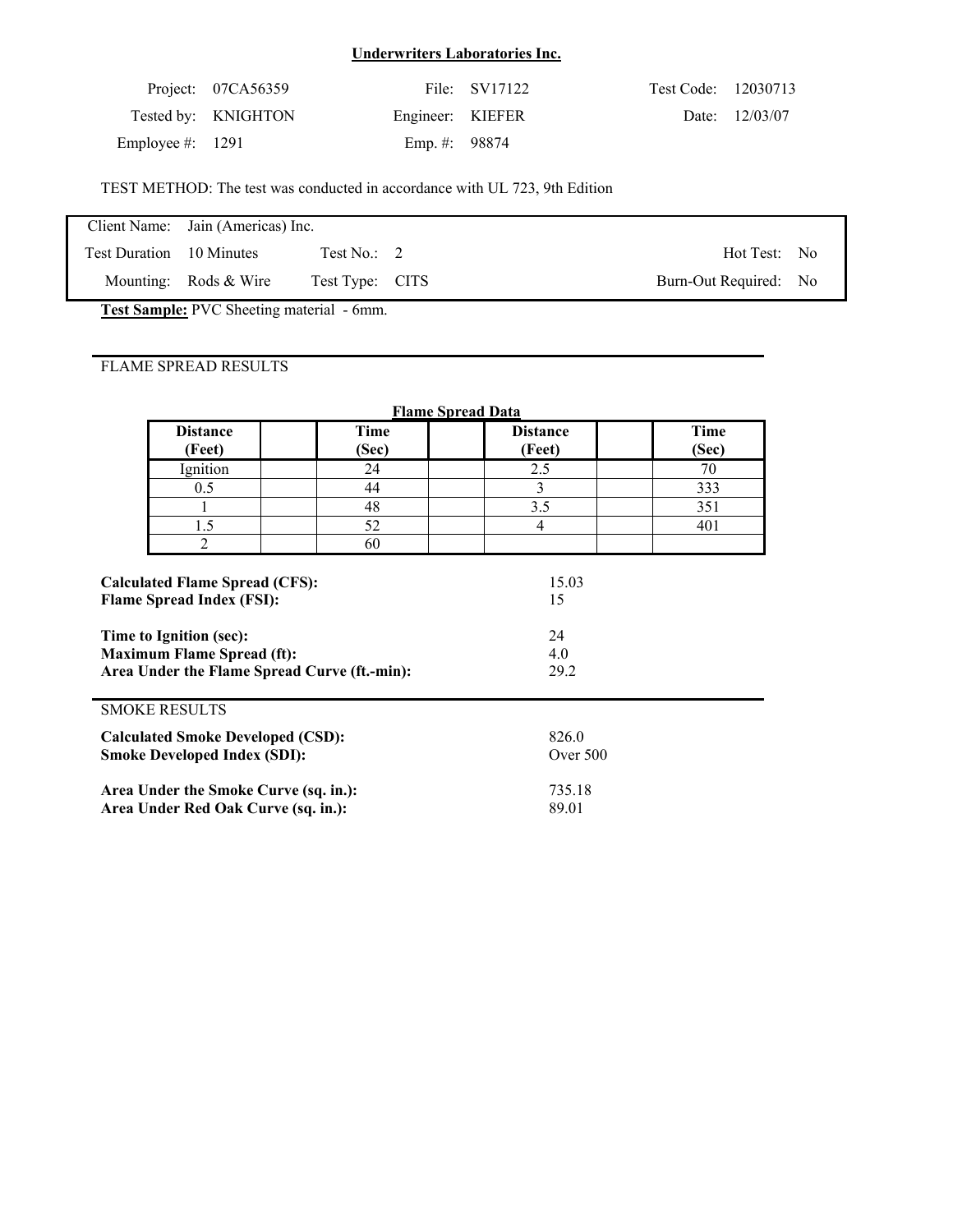**Jain (Americas) Inc. PVC Sheeting material - 6mm.** 



07CA56359 / SV17122 12030713

Test No. 2 Flame Spread Index: 15 Smoke Developed Index: Over 500 Max. Flame Spread: 4.0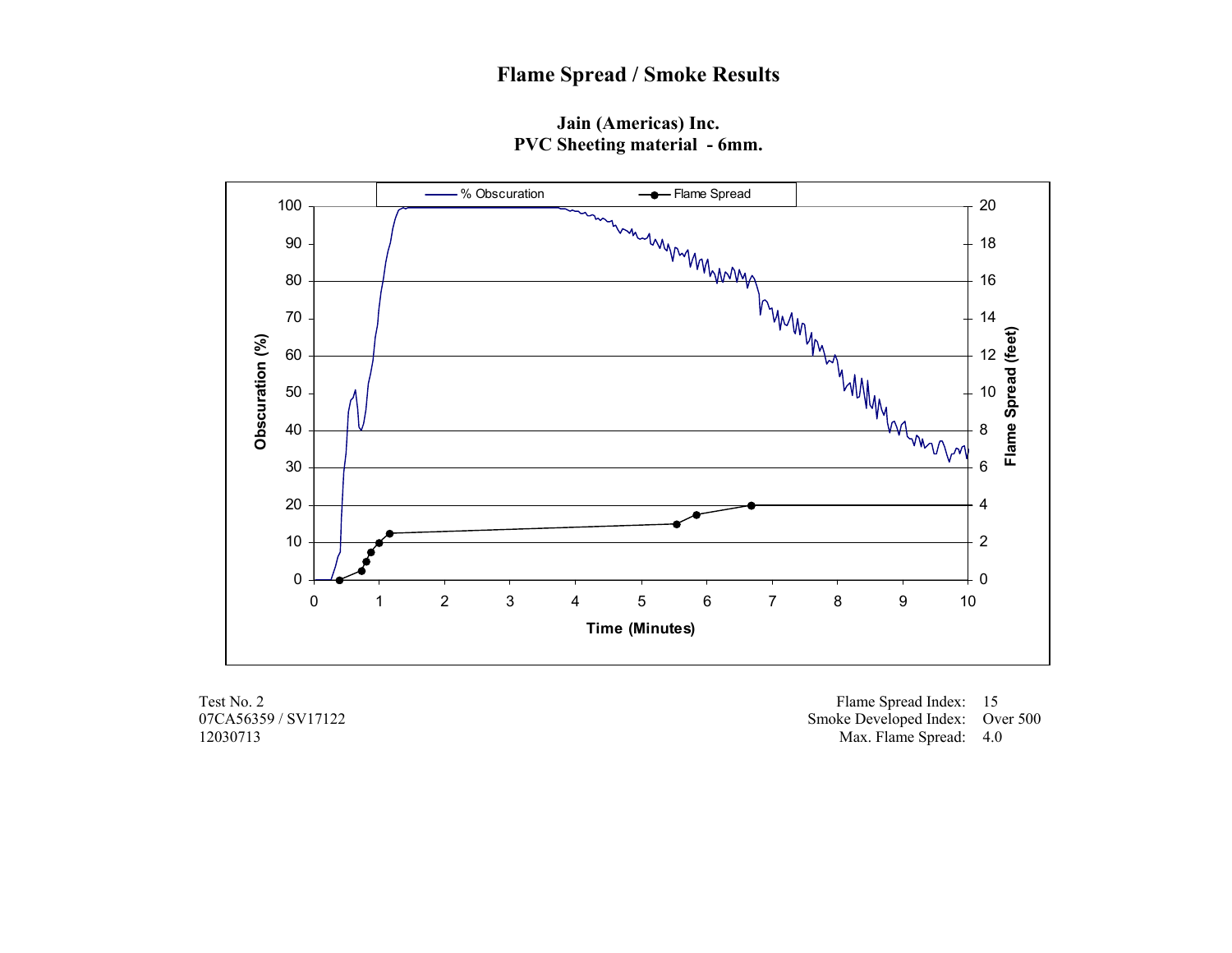|                    | Project: 07CA56359  |                  | File: SV17122 | Test Code: 12030714 |                |
|--------------------|---------------------|------------------|---------------|---------------------|----------------|
|                    | Tested by: KNIGHTON | Engineer: KIEFER |               |                     | Date: 12/03/07 |
| Employee #: $1291$ |                     | Emp. #: $98874$  |               |                     |                |

TEST METHOD: The test was conducted in accordance with UL 723, 9th Edition

|                          | Client Name: Jain (Americas) Inc. |                  |                       |  |
|--------------------------|-----------------------------------|------------------|-----------------------|--|
| Test Duration 10 Minutes |                                   | Test No.: $\,$ 3 | Hot Test: No          |  |
|                          | Mounting: Rods $&$ Wire           | Test Type: CITS  | Burn-Out Required: No |  |

**Test Sample:** PVC Sheeting material 10mm.

| <b>Flame Spread Data</b>                                                                                                                                                                  |                                                                              |                      |                           |                      |  |  |  |  |  |
|-------------------------------------------------------------------------------------------------------------------------------------------------------------------------------------------|------------------------------------------------------------------------------|----------------------|---------------------------|----------------------|--|--|--|--|--|
|                                                                                                                                                                                           | <b>Distance</b><br>(Feet)                                                    | <b>Time</b><br>(Sec) | <b>Distance</b><br>(Feet) | <b>Time</b><br>(Sec) |  |  |  |  |  |
|                                                                                                                                                                                           | Ignition                                                                     | 28                   | 2.5                       | 60                   |  |  |  |  |  |
|                                                                                                                                                                                           | 0.5                                                                          | 48                   | 3                         | 76                   |  |  |  |  |  |
|                                                                                                                                                                                           |                                                                              | 50                   | 3.5                       | 286                  |  |  |  |  |  |
|                                                                                                                                                                                           | 1.5                                                                          | 54                   | $\overline{4}$            | 460                  |  |  |  |  |  |
|                                                                                                                                                                                           | 2                                                                            | 58                   | 4.5                       | 542                  |  |  |  |  |  |
| <b>Calculated Flame Spread (CFS):</b><br><b>Flame Spread Index (FSI):</b><br>Time to Ignition (sec):<br><b>Maximum Flame Spread (ft):</b><br>Area Under the Flame Spread Curve (ft.-min): |                                                                              |                      | 15<br>28<br>4.5<br>32.0   |                      |  |  |  |  |  |
|                                                                                                                                                                                           | <b>SMOKE RESULTS</b>                                                         |                      |                           |                      |  |  |  |  |  |
| <b>Calculated Smoke Developed (CSD):</b>                                                                                                                                                  |                                                                              |                      | 971.0                     |                      |  |  |  |  |  |
|                                                                                                                                                                                           | <b>Smoke Developed Index (SDI):</b>                                          |                      | Over $500$                |                      |  |  |  |  |  |
|                                                                                                                                                                                           | Area Under the Smoke Curve (sq. in.):<br>Area Under Red Oak Curve (sq. in.): |                      | 864.23<br>89.01           |                      |  |  |  |  |  |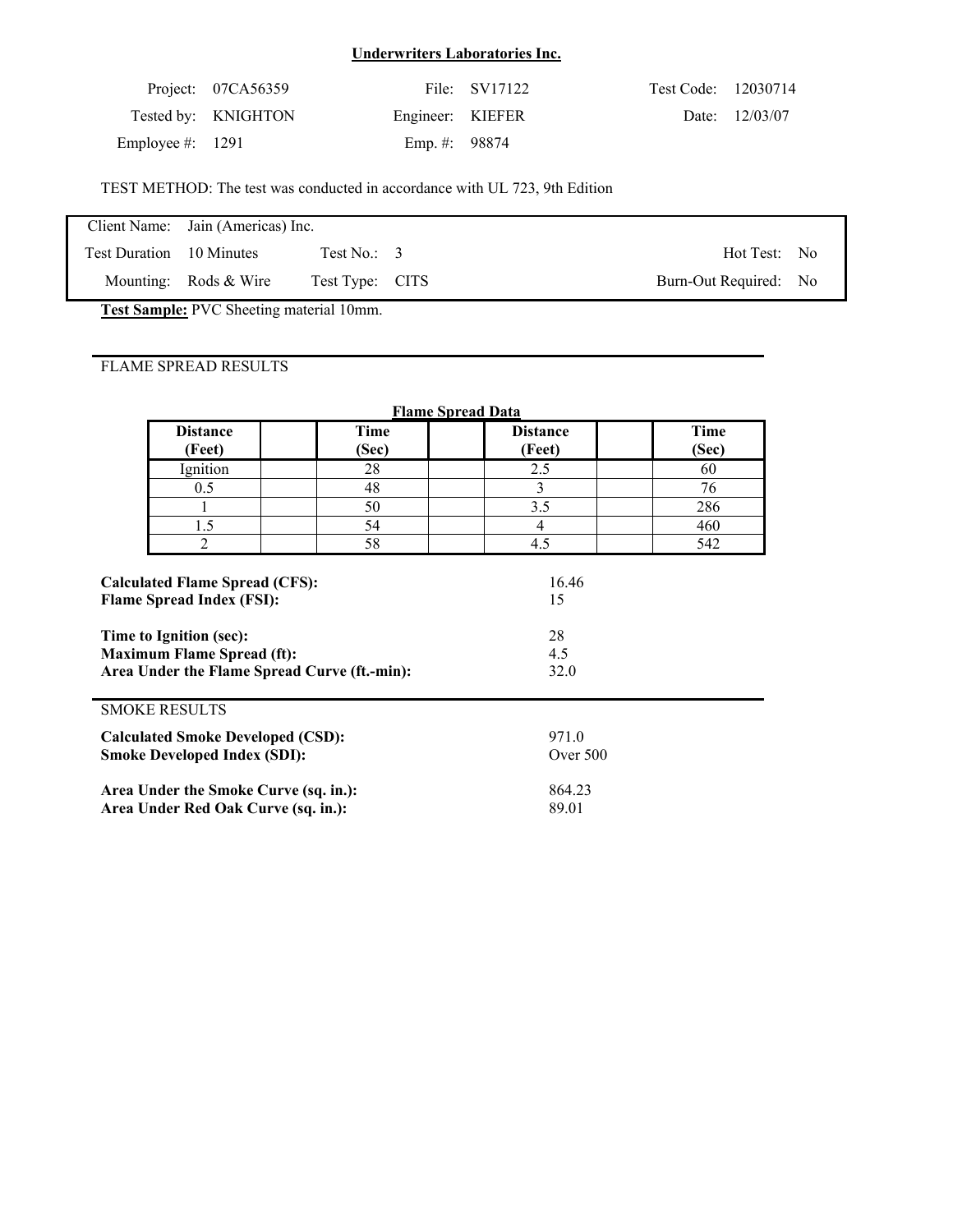**Jain (Americas) Inc. PVC Sheeting material 10mm.** 



07CA56359 / SV17122 12030714

Test No. 3 Flame Spread Index: 15 Smoke Developed Index: Over 500 Max. Flame Spread: 4.5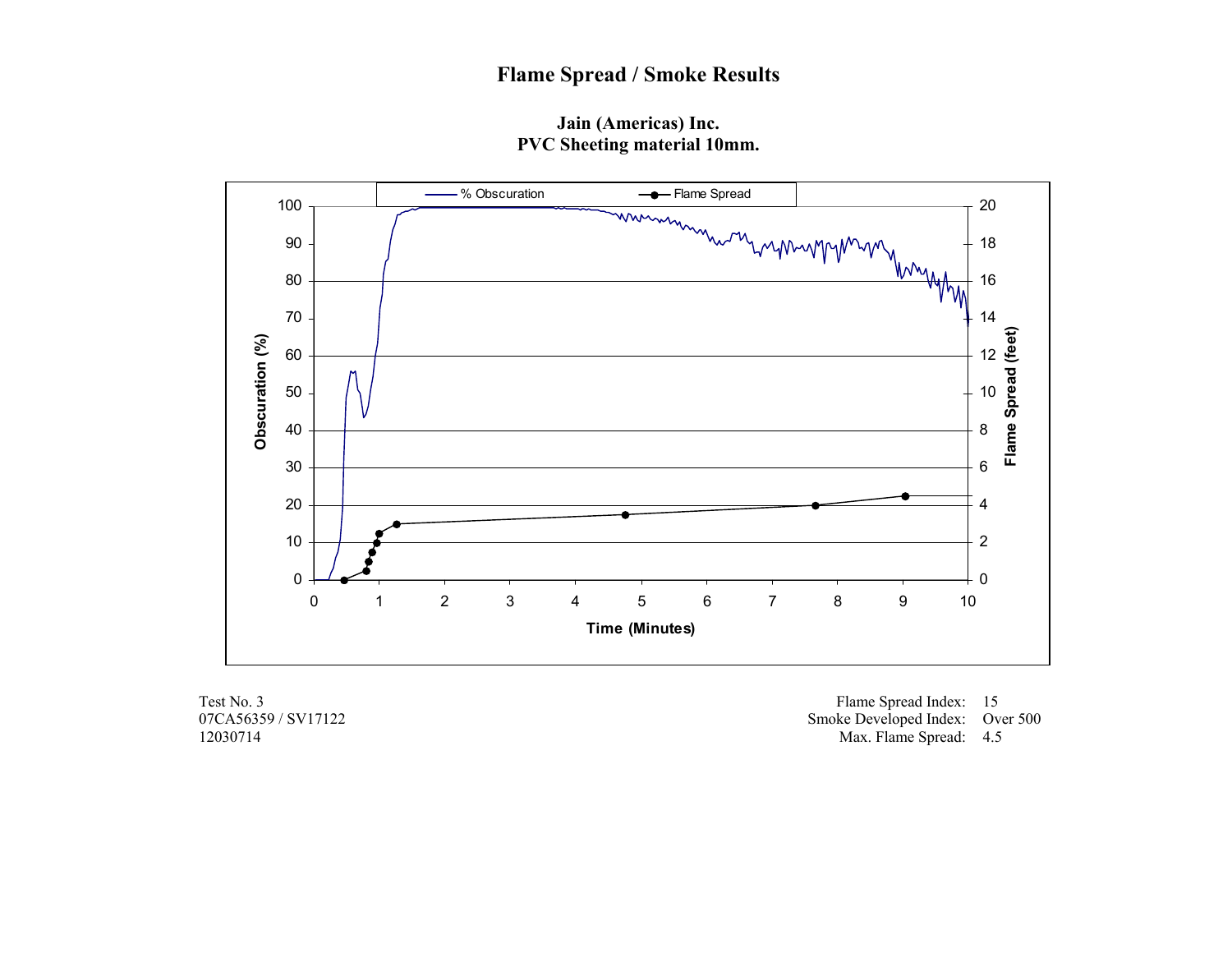|                    | Project: $07CA56359$ |                  | File: SV17122 | Test Code: 12030715 |                |
|--------------------|----------------------|------------------|---------------|---------------------|----------------|
| Tested by: SMITH   |                      | Engineer: KIEFER |               |                     | Date: 12/03/07 |
| Employee #: $4105$ |                      | Emp. #: $98874$  |               |                     |                |

TEST METHOD: The test was conducted in accordance with UL 723, 9th Edition

|                          | Client Name: Jain (Americas) Inc. |                 |                       |  |
|--------------------------|-----------------------------------|-----------------|-----------------------|--|
| Test Duration 10 Minutes |                                   | Test No.: $4$   | Hot Test: No          |  |
|                          | Mounting: Rods $&$ Wire           | Test Type: CITS | Burn-Out Required: No |  |

**Test Sample:** PVC Sheeting material 12.7mm.

|                                                                                                                                                  | <b>Flame Spread Data</b> |                           |                      |  |  |
|--------------------------------------------------------------------------------------------------------------------------------------------------|--------------------------|---------------------------|----------------------|--|--|
| <b>Distance</b><br>(Feet)                                                                                                                        | Time<br>(Sec)            | <b>Distance</b><br>(Feet) | <b>Time</b><br>(Sec) |  |  |
| Ignition                                                                                                                                         | 26                       | 2.5                       | 72                   |  |  |
| 0.5                                                                                                                                              | 46                       | 3                         | 80                   |  |  |
|                                                                                                                                                  | 50                       | 3.5                       | 154                  |  |  |
| 1.5                                                                                                                                              | 56                       | $\overline{4}$            | 410                  |  |  |
| 2                                                                                                                                                | 60                       | 4.5                       | 560                  |  |  |
| <b>Flame Spread Index (FSI):</b><br>Time to Ignition (sec):<br><b>Maximum Flame Spread (ft):</b><br>Area Under the Flame Spread Curve (ft.-min): |                          | 15<br>26<br>4.5<br>33.2   |                      |  |  |
| <b>SMOKE RESULTS</b>                                                                                                                             |                          |                           |                      |  |  |
| <b>Calculated Smoke Developed (CSD):</b><br><b>Smoke Developed Index (SDI):</b>                                                                  |                          | 996.2<br>Over 500         |                      |  |  |
| Area Under the Smoke Curve (sq. in.):<br>Area Under Red Oak Curve (sq. in.):                                                                     |                          | 886.70<br>89.01           |                      |  |  |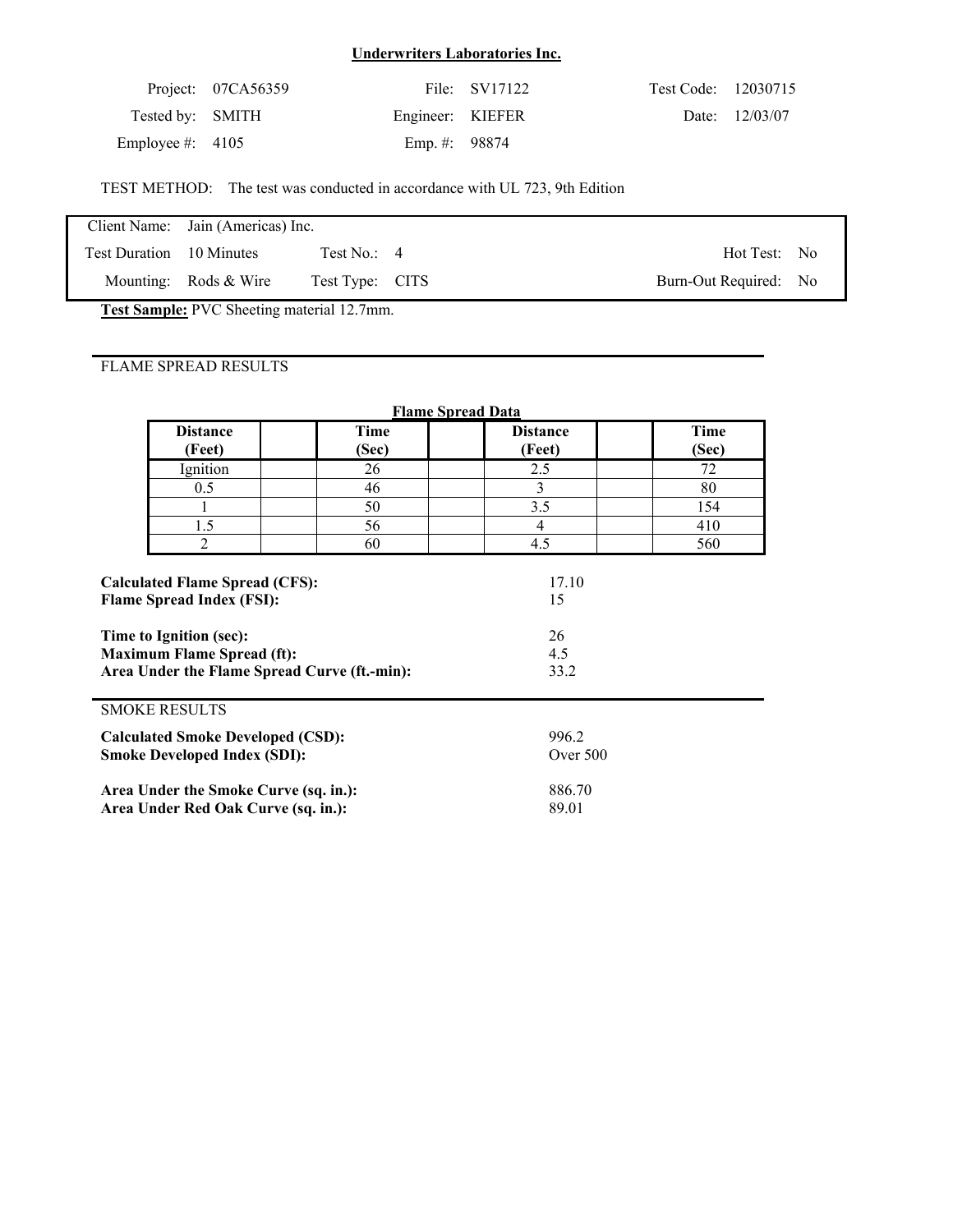## **Jain (Americas) Inc. PVC Sheeting material 12.7mm.**



07CA56359 / SV17122 12030715

Test No. 4 Flame Spread Index: 15 Smoke Developed Index: Over 500 Max. Flame Spread: 4.5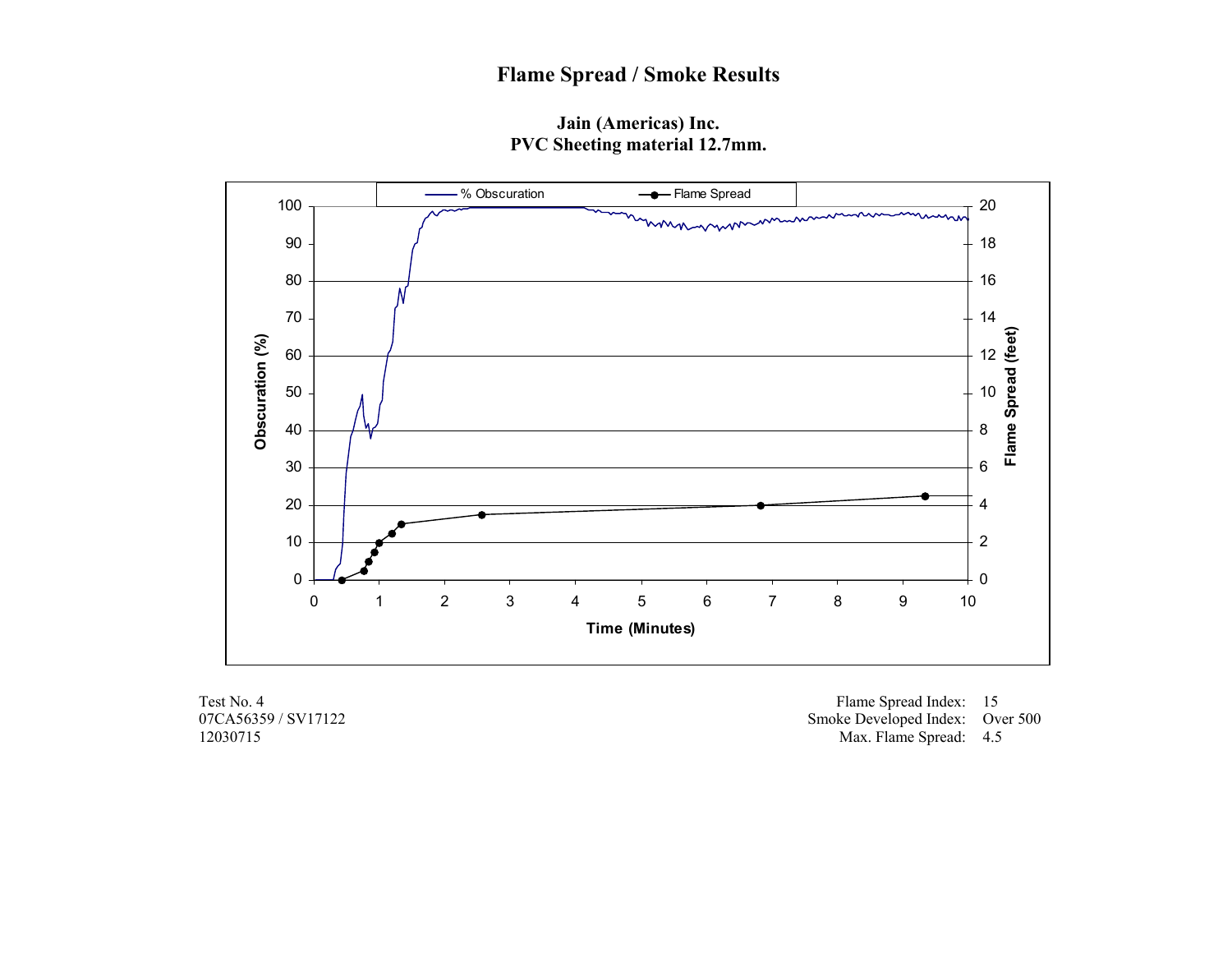|                    | Project: 07CA56359 |                  | File: SV17122 | Test Code: 12030716 |                |
|--------------------|--------------------|------------------|---------------|---------------------|----------------|
| Tested by: SMITH   |                    | Engineer: KIEFER |               |                     | Date: 12/03/07 |
| Employee #: $4105$ |                    | Emp. #: $98874$  |               |                     |                |

TEST METHOD: The test was conducted in accordance with UL 723, 9th Edition

|                          | Client Name: Jain (Americas) Inc. |                          |                       |  |
|--------------------------|-----------------------------------|--------------------------|-----------------------|--|
| Test Duration 10 Minutes |                                   | Test No.: $\overline{5}$ | Hot Test: No          |  |
|                          | Mounting: Rods $&$ Wire           | Test Type: CITS          | Burn-Out Required: No |  |

**Test Sample:** PVC Sheeting material 16mm.

| <b>Flame Spread Data</b>                                                                                                                                                                  |                      |                           |                      |  |  |  |
|-------------------------------------------------------------------------------------------------------------------------------------------------------------------------------------------|----------------------|---------------------------|----------------------|--|--|--|
| <b>Distance</b><br>(Feet)                                                                                                                                                                 | <b>Time</b><br>(Sec) | <b>Distance</b><br>(Feet) | <b>Time</b><br>(Sec) |  |  |  |
| Ignition                                                                                                                                                                                  | 34                   | 2.5                       | 86                   |  |  |  |
| 0.5                                                                                                                                                                                       | 48                   | 3                         | 100                  |  |  |  |
|                                                                                                                                                                                           | 52                   | 3.5                       | 176                  |  |  |  |
| 1.5                                                                                                                                                                                       | 58                   | $\overline{4}$            | 378                  |  |  |  |
| 2                                                                                                                                                                                         | 76                   |                           |                      |  |  |  |
| <b>Calculated Flame Spread (CFS):</b><br><b>Flame Spread Index (FSI):</b><br>Time to Ignition (sec):<br><b>Maximum Flame Spread (ft):</b><br>Area Under the Flame Spread Curve (ft.-min): |                      | 15<br>34<br>4.0<br>32.4   |                      |  |  |  |
| <b>SMOKE RESULTS</b>                                                                                                                                                                      |                      |                           |                      |  |  |  |
| <b>Calculated Smoke Developed (CSD):</b>                                                                                                                                                  |                      | 990.0                     |                      |  |  |  |
| <b>Smoke Developed Index (SDI):</b>                                                                                                                                                       |                      | Over $500$                |                      |  |  |  |
| Area Under the Smoke Curve (sq. in.):                                                                                                                                                     |                      | 881.16                    |                      |  |  |  |
| Area Under Red Oak Curve (sq. in.):                                                                                                                                                       |                      | 89.01                     |                      |  |  |  |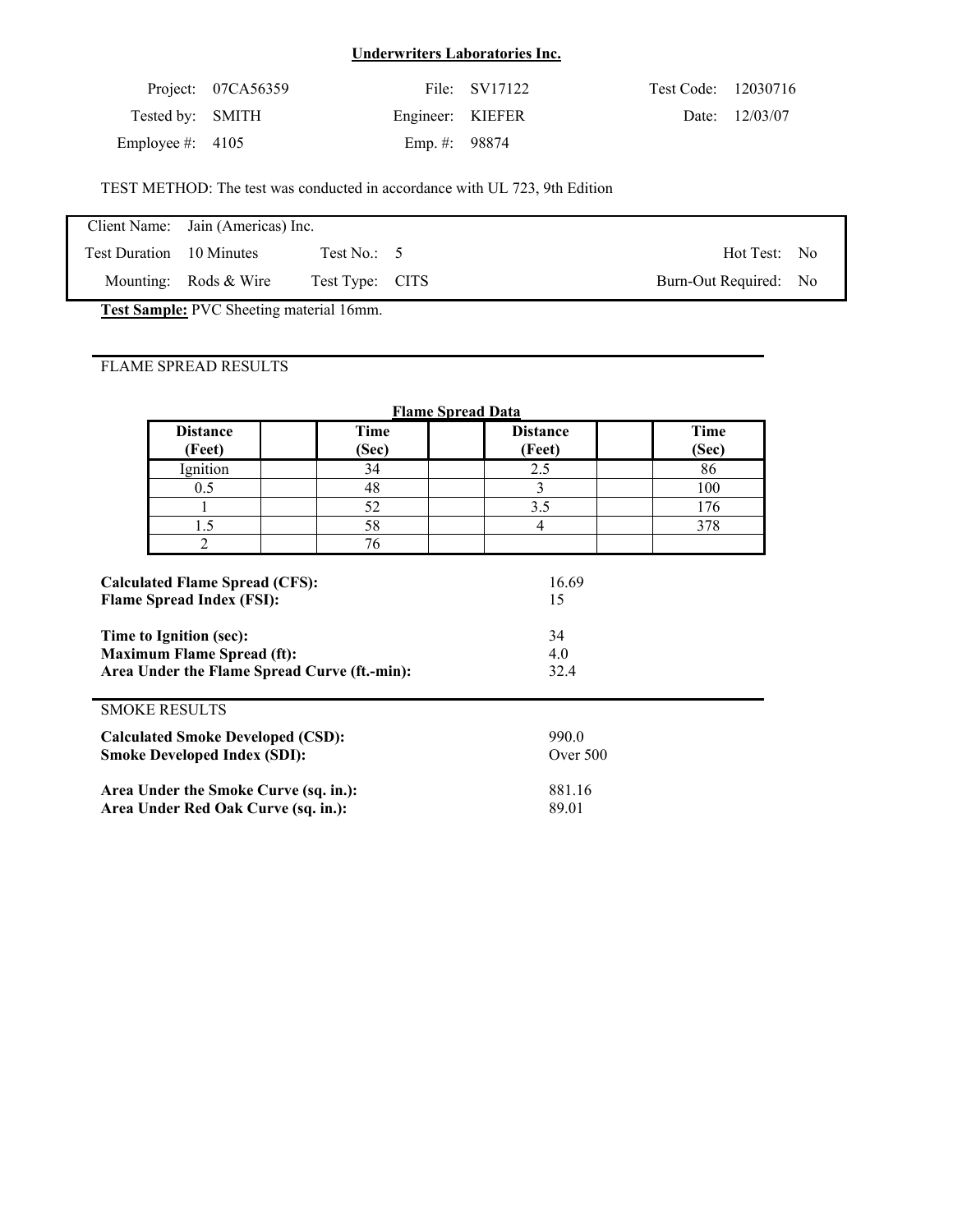## **Jain (Americas) Inc. PVC Sheeting material 16mm.**



07CA56359 / SV17122 12030716

Test No. 5 Flame Spread Index: 15 Smoke Developed Index: Over 500 Max. Flame Spread: 4.0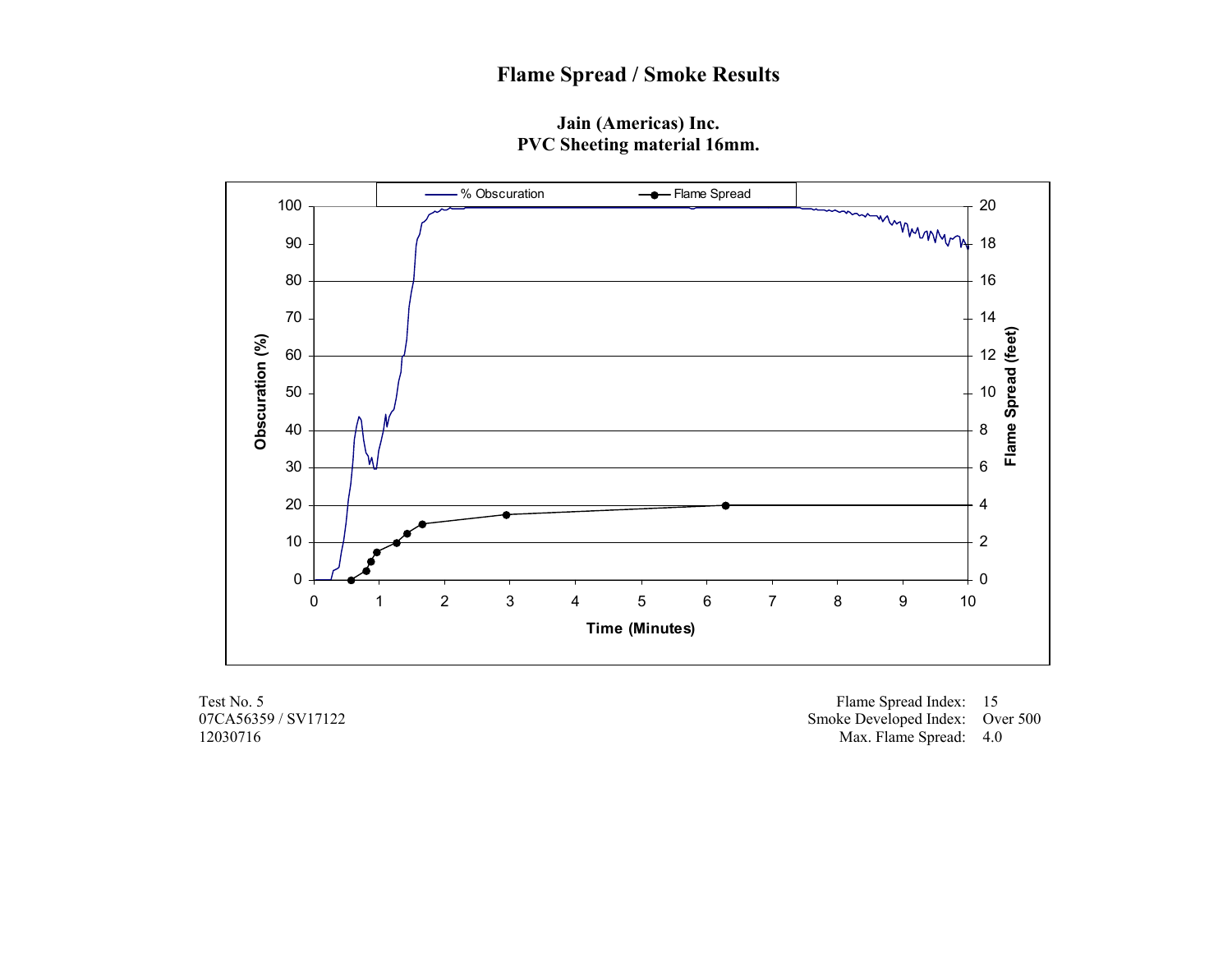|                    | Project: 07CA56359 |                  | File: SV17122 | Test Code: 12030717 |                |
|--------------------|--------------------|------------------|---------------|---------------------|----------------|
| Tested by: SMITH   |                    | Engineer: KIEFER |               |                     | Date: 12/03/07 |
| Employee #: $4105$ |                    | Emp. #: $98874$  |               |                     |                |

TEST METHOD: The test was conducted in accordance with UL 723, 9th Edition

|                          | Client Name: Jain (Americas) Inc. |                 |                       |  |
|--------------------------|-----------------------------------|-----------------|-----------------------|--|
| Test Duration 10 Minutes |                                   | Test No.: $6$   | Hot Test: No          |  |
|                          | Mounting: Rods $&$ Wire           | Test Type: CITS | Burn-Out Required: No |  |

**Test Sample:** PVC Sheeting material 19mm.

|                                                                                                                                                                                           | <b>Flame Spread Data</b>                                                        |                 |                                  |               |  |  |  |
|-------------------------------------------------------------------------------------------------------------------------------------------------------------------------------------------|---------------------------------------------------------------------------------|-----------------|----------------------------------|---------------|--|--|--|
|                                                                                                                                                                                           | <b>Distance</b><br>(Feet)                                                       | Time<br>(Sec)   | <b>Distance</b><br>(Feet)        | Time<br>(Sec) |  |  |  |
|                                                                                                                                                                                           | Ignition                                                                        | 30              | 3                                | 86            |  |  |  |
|                                                                                                                                                                                           | 0.5                                                                             | 48              | 3.5                              | 100           |  |  |  |
|                                                                                                                                                                                           |                                                                                 | 52              | 4                                | 226           |  |  |  |
|                                                                                                                                                                                           | 1.5                                                                             | 58              | 4.5                              | 480           |  |  |  |
|                                                                                                                                                                                           | $\overline{c}$                                                                  | 70              | 5                                | 532           |  |  |  |
|                                                                                                                                                                                           | 2.5                                                                             | 82              |                                  |               |  |  |  |
| <b>Calculated Flame Spread (CFS):</b><br><b>Flame Spread Index (FSI):</b><br>Time to Ignition (sec):<br><b>Maximum Flame Spread (ft):</b><br>Area Under the Flame Spread Curve (ft.-min): |                                                                                 |                 | 18.65<br>20<br>30<br>5.0<br>36.2 |               |  |  |  |
|                                                                                                                                                                                           | <b>SMOKE RESULTS</b>                                                            |                 |                                  |               |  |  |  |
|                                                                                                                                                                                           | <b>Calculated Smoke Developed (CSD):</b><br><b>Smoke Developed Index (SDI):</b> |                 | 986.9<br>Over 500                |               |  |  |  |
| Area Under the Smoke Curve (sq. in.):<br>Area Under Red Oak Curve (sq. in.):                                                                                                              |                                                                                 | 878.44<br>89.01 |                                  |               |  |  |  |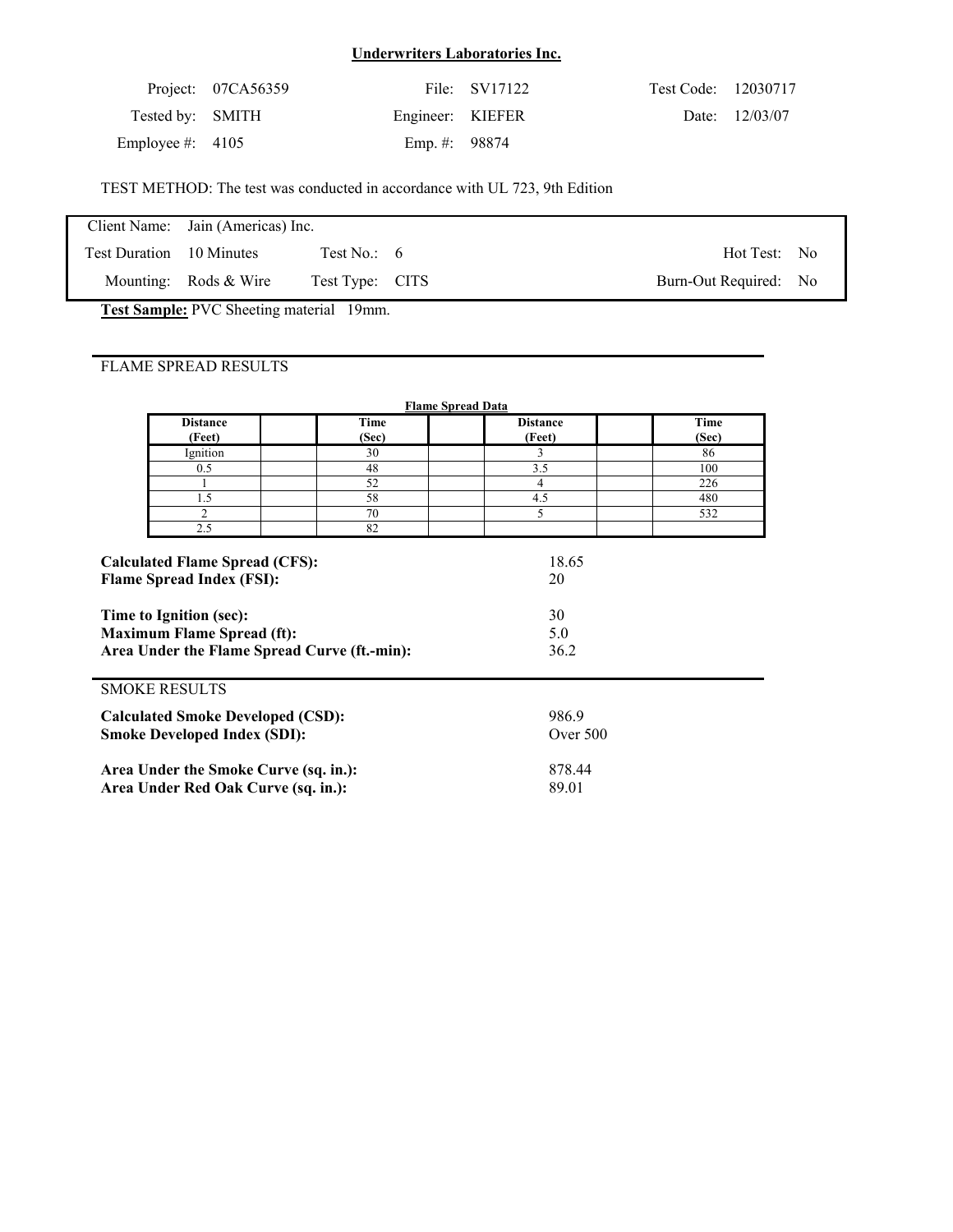# **Flame Spread / Smoke Results**

## **Jain (Americas) Inc. PVC Sheeting material 19mm.**



07CA56359 / SV17122 12030717

Test No. 6 Flame Spread Index: 20 Smoke Developed Index: Over 500 Max. Flame Spread: 5.0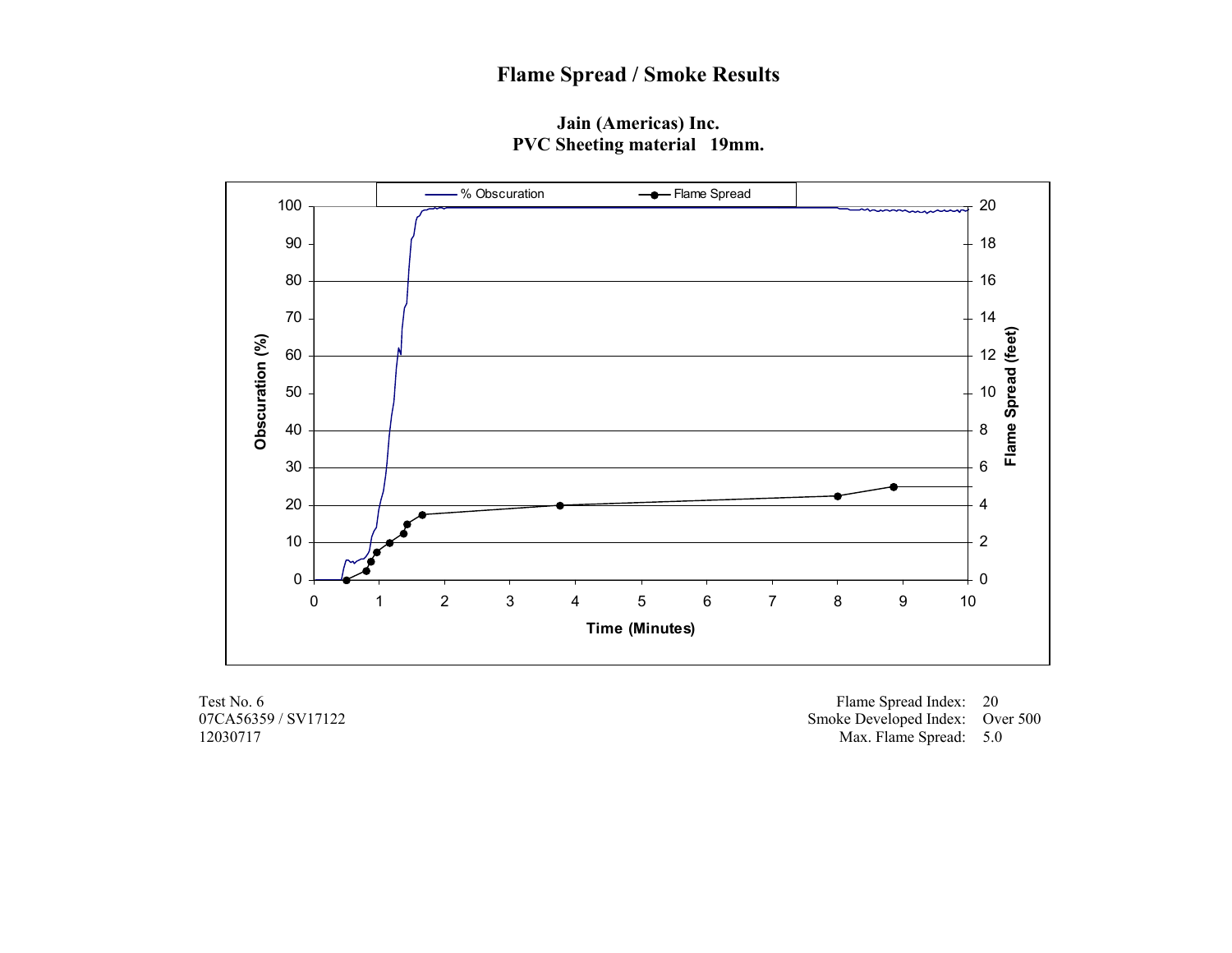|                    | Project: 07CA56359 |                  | File: SV17122 | Test Code: 12030718 |                |
|--------------------|--------------------|------------------|---------------|---------------------|----------------|
| Tested by: SMITH   |                    | Engineer: KIEFER |               |                     | Date: 12/03/07 |
| Employee #: $4105$ |                    | Emp. #: $98874$  |               |                     |                |

TEST METHOD: The test was conducted in accordance with UL 723, 9th Edition

|                          | Client Name: Jain (Americas) Inc. |                          |                       |  |
|--------------------------|-----------------------------------|--------------------------|-----------------------|--|
| Test Duration 10 Minutes |                                   | Test No.: $\overline{7}$ | Hot Test: No          |  |
|                          | Mounting: Rods $&$ Wire           | Test Type: CITS          | Burn-Out Required: No |  |

**Test Sample:** PVC Sheeting material 25mm.

| <b>Flame Spread Data</b>                                                                                                                         |                                       |                      |                           |                      |  |  |
|--------------------------------------------------------------------------------------------------------------------------------------------------|---------------------------------------|----------------------|---------------------------|----------------------|--|--|
|                                                                                                                                                  | <b>Distance</b><br>(Feet)             | <b>Time</b><br>(Sec) | <b>Distance</b><br>(Feet) | <b>Time</b><br>(Sec) |  |  |
|                                                                                                                                                  | Ignition                              | 34                   | 2.5                       | 76                   |  |  |
|                                                                                                                                                  | 0.5                                   | 52                   | 3                         | 102                  |  |  |
|                                                                                                                                                  |                                       | 58                   | 3.5                       | 130                  |  |  |
|                                                                                                                                                  | 1.5                                   | 64                   | $\overline{4}$            | 158                  |  |  |
|                                                                                                                                                  | 2                                     | 70                   | 4.5                       | 514                  |  |  |
| <b>Flame Spread Index (FSI):</b><br>Time to Ignition (sec):<br><b>Maximum Flame Spread (ft):</b><br>Area Under the Flame Spread Curve (ft.-min): |                                       |                      | 20<br>34<br>4.5<br>35.4   |                      |  |  |
| <b>SMOKE RESULTS</b>                                                                                                                             |                                       |                      |                           |                      |  |  |
| <b>Calculated Smoke Developed (CSD):</b>                                                                                                         |                                       |                      | 986.2                     |                      |  |  |
| <b>Smoke Developed Index (SDI):</b>                                                                                                              |                                       |                      | Over $500$                |                      |  |  |
|                                                                                                                                                  | Area Under the Smoke Curve (sq. in.): |                      | 877.80                    |                      |  |  |
|                                                                                                                                                  | Area Under Red Oak Curve (sq. in.):   |                      | 89.01                     |                      |  |  |